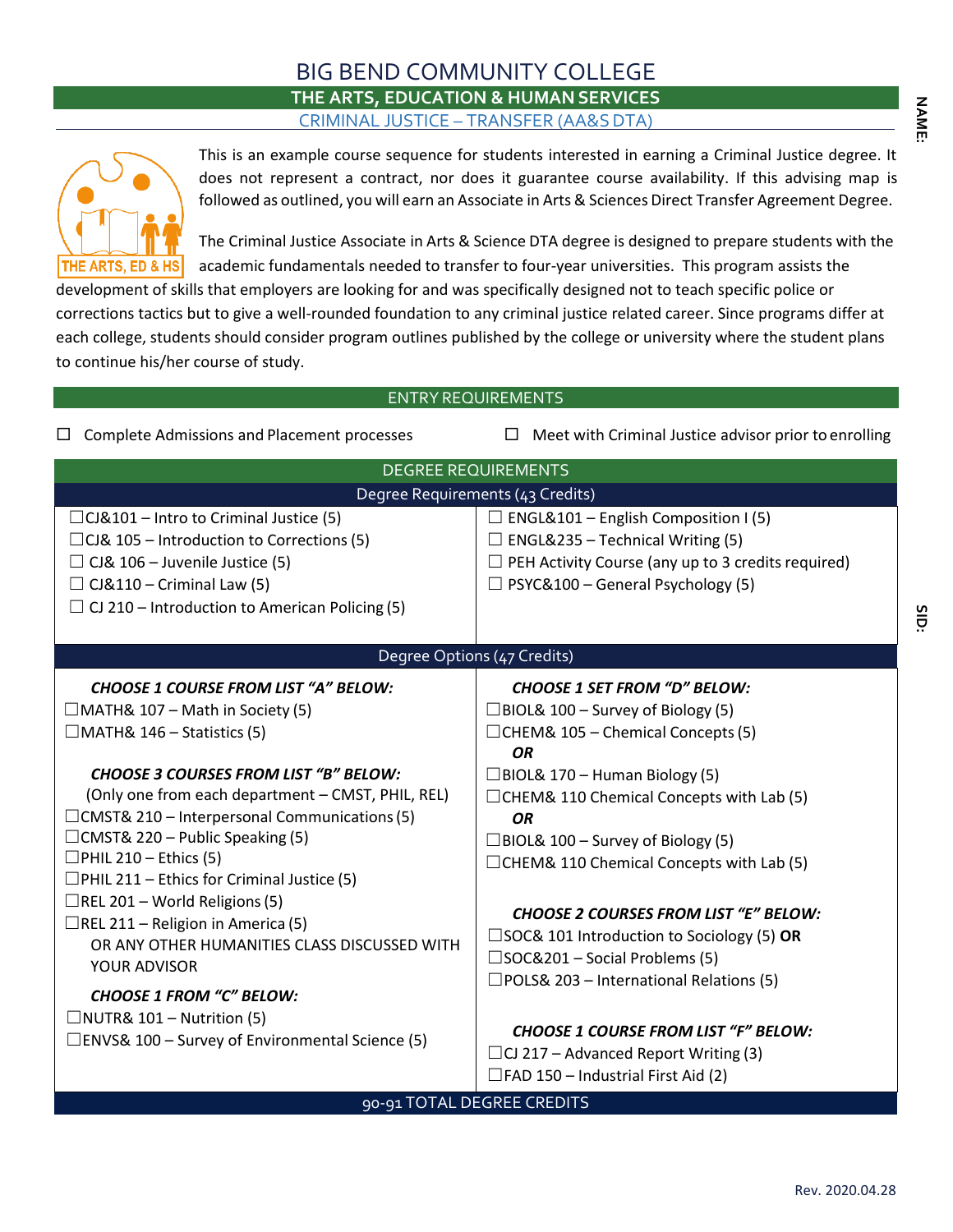## CRIMINAL JUSTICE AAS PRE-REQUISITE FLOW CHART

Start by talking with your assigned advisor to determine which courses to take first based on your placement scores.

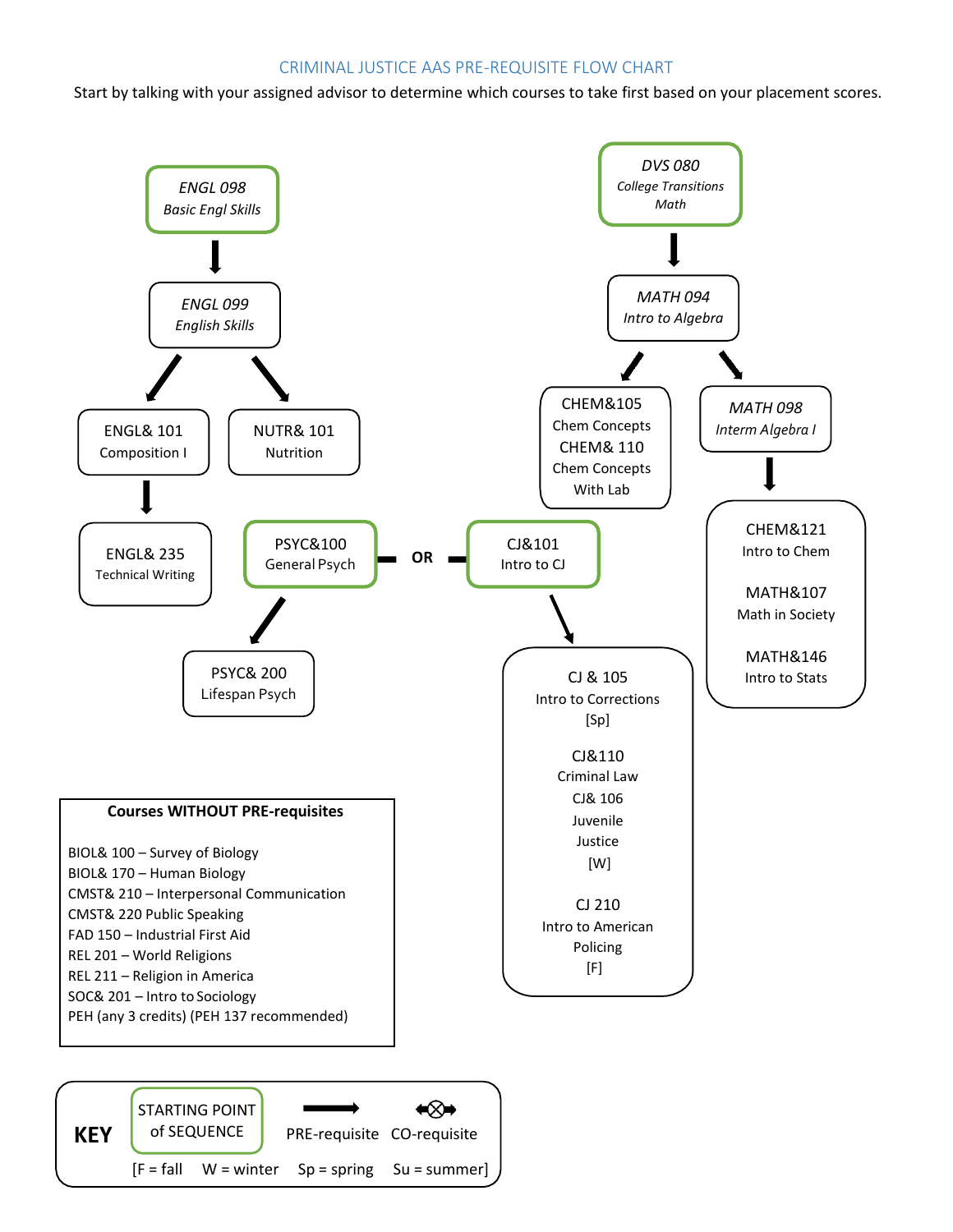| SAMPLE CRIMINAL JUSTICE QUARTERLY PROGRAM PLAN (YEAR ONE) |                                       |                                            |  |  |
|-----------------------------------------------------------|---------------------------------------|--------------------------------------------|--|--|
| FALL (15 credits)                                         | WINTER (15 credits)                   | SPRING (15 credits)                        |  |  |
| CJ&101(5)                                                 | ENGL&235 (5)                          | CJ&105(5)                                  |  |  |
| ENGL&101 (5)                                              | CJ& 110 or CJ& 106 (5)                | Choose two from List "A-E" (10)            |  |  |
| Choose one from List "A-E" (5)                            | Choose one from List "A-E" (5)        |                                            |  |  |
|                                                           |                                       |                                            |  |  |
| <b>ADVISING</b>                                           |                                       |                                            |  |  |
| <b>FALL</b>                                               | WINTER,                               | <b>SPRING</b>                              |  |  |
| BBCC Foundation scholarship app<br>$\Box$                 | Assess program plan with advisor<br>□ | Assess program plan with advisor<br>$\Box$ |  |  |
| $\Box$ Fill out FAFSA or WAFSA for next year              |                                       |                                            |  |  |
| Meet with your advisor                                    |                                       |                                            |  |  |
|                                                           |                                       |                                            |  |  |

| QUARTERLY REGISTRATION PLANNING                   |                                  |                                        |             |       |
|---------------------------------------------------|----------------------------------|----------------------------------------|-------------|-------|
| <b>QUARTER: Choose an item. YEAR: Enter text.</b> | <b>REGISTRATION ACCESS CODE:</b> |                                        |             |       |
| CLASS, TITLE                                      | <b>CREDITS</b>                   | Grade                                  | <b>TIME</b> | ITEM# |
| Choose an item.                                   |                                  |                                        |             |       |
| Choose an item.                                   |                                  |                                        |             |       |
| Choose an item.                                   |                                  |                                        |             |       |
|                                                   |                                  |                                        |             |       |
|                                                   |                                  | QUARTERLY REGISTRATION PLANNING        |             |       |
| <b>QUARTER: Choose an item. YEAR: Enter text.</b> |                                  | <b>REGISTRATION ACCESS CODE:</b>       |             |       |
| CLASS, TITLE                                      | <b>CREDITS</b>                   | Grade                                  | <b>TIME</b> | ITEM# |
| Choose an item.                                   |                                  |                                        |             |       |
| Choose an item.                                   |                                  |                                        |             |       |
| Choose an item.                                   |                                  |                                        |             |       |
|                                                   |                                  |                                        |             |       |
|                                                   |                                  | QUARTERLY REGISTRATION PLANNING        |             |       |
| <b>QUARTER: Choose an item. YEAR: Enter text.</b> |                                  | <b>REGISTRATION ACCESS CODE:</b>       |             |       |
| CLASS, TITLE                                      | <b>CREDITS</b>                   | Grade                                  | <b>TIME</b> | ITEM# |
| Choose an item.                                   |                                  |                                        |             |       |
| Choose an item.                                   |                                  |                                        |             |       |
| Choose an item.                                   |                                  |                                        |             |       |
|                                                   |                                  |                                        |             |       |
|                                                   |                                  | <b>QUARTERLY REGISTRATION PLANNING</b> |             |       |
| <b>QUARTER: Choose an item. YEAR: Enter text.</b> |                                  | <b>REGISTRATION ACCESS CODE:</b>       |             |       |
| CLASS, TITLE                                      | <b>CREDITS</b>                   | Grade                                  | <b>TIME</b> | ITEM# |
| Choose an item.                                   |                                  |                                        |             |       |
| Choose an item.                                   |                                  |                                        |             |       |
| Choose an item.                                   |                                  |                                        |             |       |
|                                                   |                                  |                                        |             |       |
|                                                   |                                  | <b>QUARTERLY REGISTRATION PLANNING</b> |             |       |
| <b>QUARTER: Choose an item. YEAR: Enter text.</b> |                                  | <b>REGISTRATION ACCESS CODE:</b>       |             |       |
| CLASS, TITLE                                      | <b>CREDITS</b>                   | Grade                                  | <b>TIME</b> | ITEM# |
| Choose an item.                                   |                                  |                                        |             |       |
| Choose an item.                                   |                                  |                                        |             |       |
| Choose an item.                                   |                                  |                                        |             |       |
|                                                   |                                  |                                        |             |       |